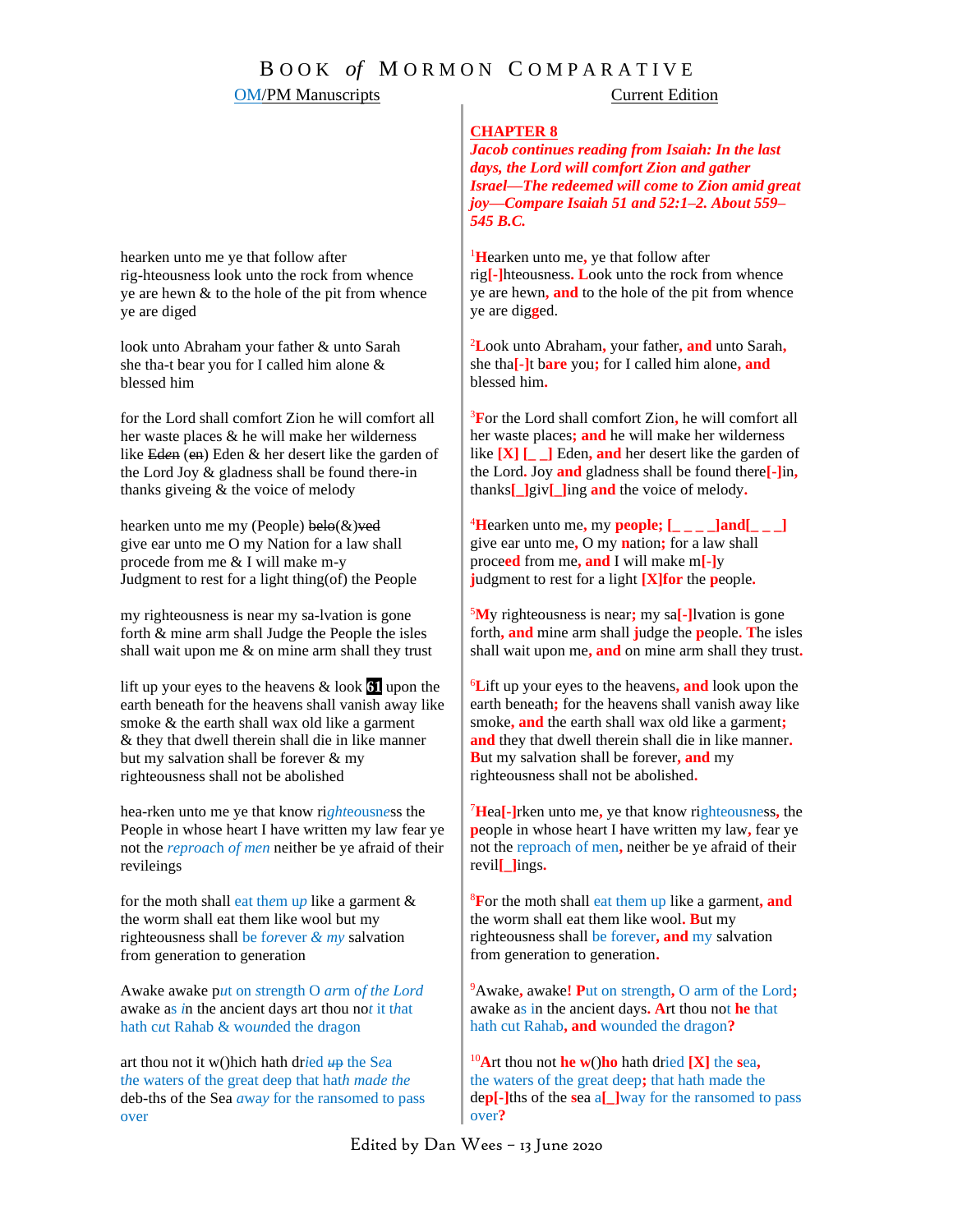## B O O K *of* M O R M O N C O M P A R A T I V E

### OM/PM Manuscripts Current Edition

therefor*e* the redeem*ed of* the Lord shall retu*r*n & come wi*th* sing*i*ng unto Zion & everlasting joy & holin*es* s*h*()all be upon their *h*e*ad*s & they shall obtain gladness & joy sorrow & *mourni*ng shall flee away

I am he yea I am he that comfo*r*tet*h y*ou behold who art *tho*u *t*hat thou shouldst *b*e *a*fraid of man which shall die & of the Son of *ma*n *which* shall be made l*i*kee unto gr*a*ss

& forgetest *the* Lord thy ma*k*e*r* that hath *stre*ached for-th the heavens & laid the f*o*undations of the earth & h*a*st fea*r*ed c*o*nt*inu*ally ev-ery day because of the fu*r*y of the oppre*s*sor as if he we*r*e ready t*o* d*e*st*roy &* where is the fury o*f* the oppre*s*sor

*a*s if th*e* capt*i*ve exil*e* hasteneth that *h*e *m*a*y* be (loos-) deli-v(-ed)ered(&) that he s*h*ould not die *i*n the p*i*t n*o*r that his b*r*ead s*houl*d *fai*l

but I am the Lord *th*y *Go*d *w*hose wavess roared the Lord of hosts is *my* na*m*e

*& I* have pu-t my words in thy *m*out*h* & have cov*e*re*d* t*h*e*e* in the shaddow of *mi*ne *hand* that I may plant the heavens & *l*ay *the f*oundations of the ea*rth & s*ay un*to Zi*on beho-ld thou art my People

awake awake stand up O Je*r*usal*em* whic*h* hast drunk at the hand of the Lord the cup of his fury thou hast drunk*en* the dregs of the cup of trembleing ru-ng out

& none to guide he*r* among all the Sons she hath brought forth neither that tak-eth her by the hand of all the Sons she hath brought up

these two Sons are come un-to thee who shall be sorry for thee thy desolation & destruction & the famine  $\&$  the sword  $\&$  by whom shall I comfort thee

thy Sons have fainted save these two they lie at the *h*ead of all the streets as a wild Bull in a net they are full of the fury of the Lord the re-buke of thy God

therefore hear now this thou afflicted & drunken & not with wine

<sup>11</sup>**T**herefore**,** the redeemed of the Lord shall return**, and** come with singing unto Zion**; and** everlasting joy **and** holines**s** sh()all be upon their heads**; and** they shall obtain gladness **and** joy**;** sorrow **and** mourning shall flee away**.** 

<sup>12</sup>I am he**;** yea**,** I am he that comforteth you**. B**ehold**,**  who art thou**,** that thou shouldst be afraid of man**, who** shall die**, and** of the **s**on of man**, who** shall be made like**[\_]** unto grass**?**

<sup>13</sup>**And** forget**t**est the Lord thy maker**,** that hath stre**t**ched for**[-]**th the heavens**, and** laid the foundations of the earth**, and** hast feared continually ev**[-]**ery day**,** because of the fury of the oppressor**,** as if he were ready to destroy**? And** where is the fury of the oppressor**?**

<sup>14</sup>**[X\_X] T**he captive exile hasteneth**,** that he may be **loos[-] [\_ \_ \_ \_ \_ \_][-]ed[\_ \_ \_ \_], and** that he should not die in the pit**,** nor that his bread should fail**.** 

<sup>15</sup>**B**ut I am the Lord thy God**,** whose waves**[\_]** roared**;** the Lord of **H**osts is my name**.**

<sup>16</sup>**And** I have pu**[-]**t my words in thy mouth**, and**  have covered thee in the shad**[\_]**ow of mine hand**,** that I may plant the heavens **and** lay the foundations of the earth**, and** say unto Zion**: B**eho**[-]**ld**,** thou art my **p**eople**.**

<sup>17</sup>**A**wake**,** awake**,** stand up**,** O Jerusalem**,** which hast drunk at the hand of the Lord the cup of his fury thou hast drunken the dregs of the cup of trembl**[\_]**ing **w**ru**[-]**ng out**—**

<sup>18</sup>**And** none to guide her among all the **s**ons she hath brought forth**;** neither that tak**[-]**eth her by the hand**,**  of all the **s**ons she hath brought up**.**

<sup>19</sup>**T**hese two **s**ons are come un**[-]**to thee**,** who shall be sorry for thee**—**thy desolation **and** destruction**, and**  the famine **and** the sword**—and** by whom shall I comfort thee**?**

<sup>20</sup>**T**hy **s**ons have fainted**,** save these two**;** they lie at the head of all the streets**;** as a wild **b**ull in a net**,**  they are full of the fury of the Lord**,** the re**[-]**buke of thy God**.**

<sup>21</sup>**T**herefore hear now this**,** thou afflicted**, and** drunken**, and** not with wine**:**